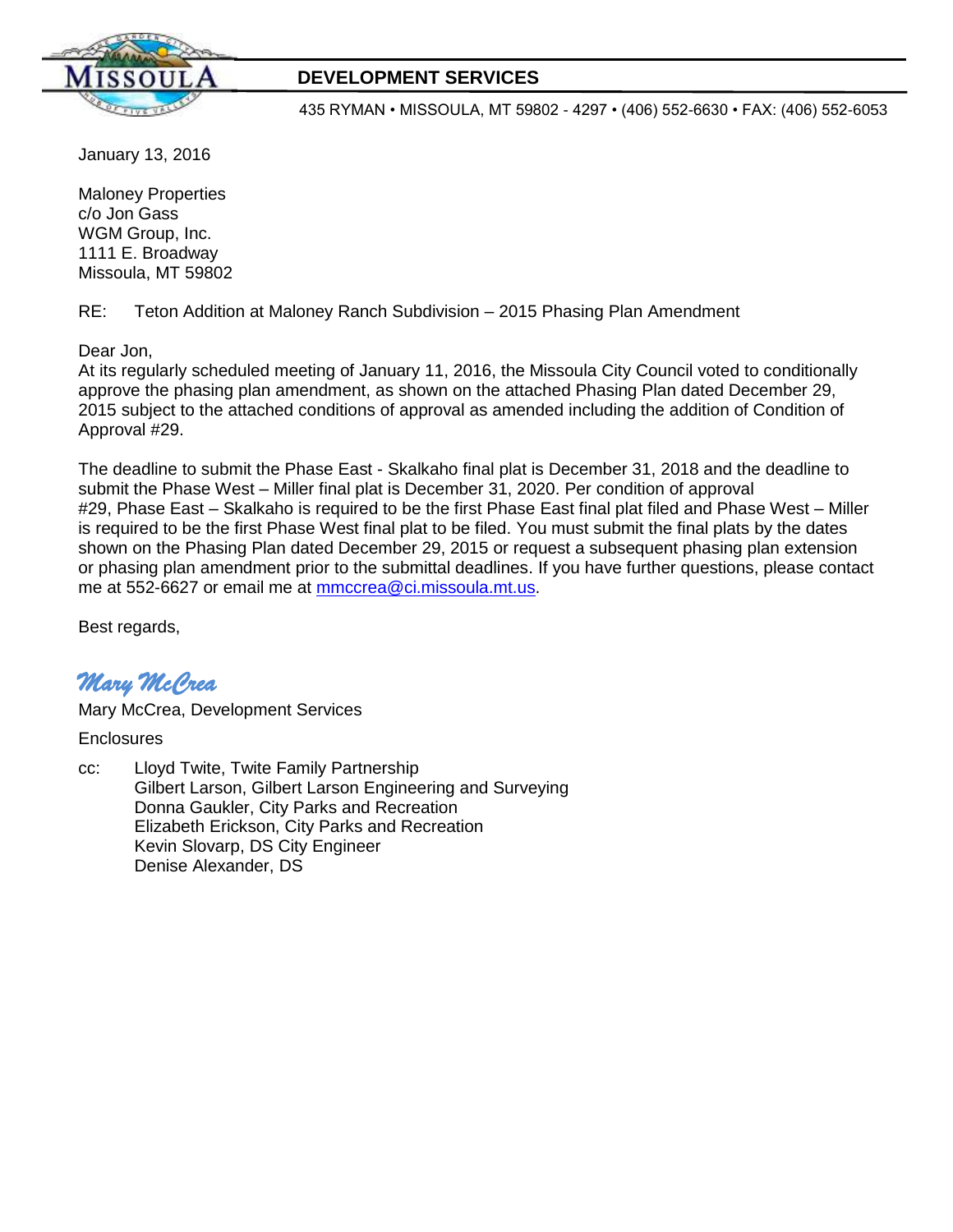#### **MASTER LIST OF CONDITIONS OF APPROVAL TETON ADDITION AT MALONEY RANCH SUBDIVISION January 11, 2016**

1. The proposed rezoning shall be adopted prior to final plat approval.

# Roads and Non-motorized Facilities

- 2. Plans for installing curb/gutter, complete drainage facilities, sidewalk, and pavement on subdivision roadways to dimensions and in locations proposed on the Preliminary Plat Submittal, Supplementary Data Sheets 2-8 dated June 2007, with the exception that 6' sidewalks and 10' boulevards shall be installed on Christian Drive and Lower Miller Creek Road as required by City Council, shall be subject to review and approval by the City Engineer prior to final plat approval of each phase. Final drainage plans shall be reviewed and approved by the City Engineer and the Missoula Water Quality District.
- 3. The Phase West Miller, Phase West Woodchuck, Phase West Kootenai and Phase West Trapper final plats shall include a 1' no-access strip on both sides of Lower Miller Creek Road in appropriate locations to be reviewed and approved by City Engineering prior to final plat approval of the above named phases.
- 4. The applicant shall contribute \$1,800 per new single-dwelling unit and \$1440 for each new multidwelling unit, or the requisite traffic impact fee applied by the City of Missoula, whichever is higher, to the Miller Creek Transportation Mitigation Proposal to mitigate the impacts to the Miller Creek/Lower Miller Creek Road intersections. Payment of this contribution shall be verified prior to final plat approval of each phase.
- 5. Plans for minimum 16' wide alleys within 20' rights-of-way shall be reviewed and approved by City Engineering prior to final plat approval of the following phases: Phase West – Sweeney, Phase West – Lolo, Phase West – Willow, Phase West –Ambrose, Phase East – Threemile, and Phase East - Cameron.
- 6. Site visibility triangle information shall be recorded on the Phase West Miller, Phase West Kootenai and Phase West – Woodchuck final plats per the exhibits dated 5/9/2007 in a form to be reviewed and approved by City Engineering prior to final plat approval. The site visibility triangle information shall be included in the Development Covenants and shall prohibit landscaping, fences, etc. exceeding 30 inches in height, to be reviewed and approved by City Engineering prior to final plat approval of Phase West – Miller or Phase East – Skalkaho, whichever final plat is filed first.
- 7. A signage plan in conformance with the Manual on Uniform Traffic Control Devices, including provisions for temporary signage during construction, permanent signage, and cost of installation to be included in the security deposit, shall be reviewed and approved by City Engineering and Missoula City Fire prior to final plat approval of either Phase West – Miller or Phase East – Skalkaho, whichever final plat is filed first.
- 8. Plans for an 8' wide concrete trail from Wheatland Park to Fairfield Drive along Richland Way, and along Astoria Lane to Pondera Park connecting to Lower Miller Creek Road as depicted in the Trail and Open Space Plan dated 6/26/2007 shall be reviewed and approved by City Parks and Recreation and City Engineering. The concrete trail sections shall be connected with a 5' wide compacted gravel trail in the open space area between Fairfield Drive and Absarokee Drive. Plans for the 8' wide concrete trail and the 5' wide compacted gravel trail shall be reviewed and approved by City Parks and Recreation and City Engineering prior to final plat approval of either Phase West – Miller or Phase East – Skalkaho, whichever final plat is filed first. Installation of the 8' wide concrete trail and the 5' wide compacted gravel trail shall be prior to final plat approval of each applicable phase.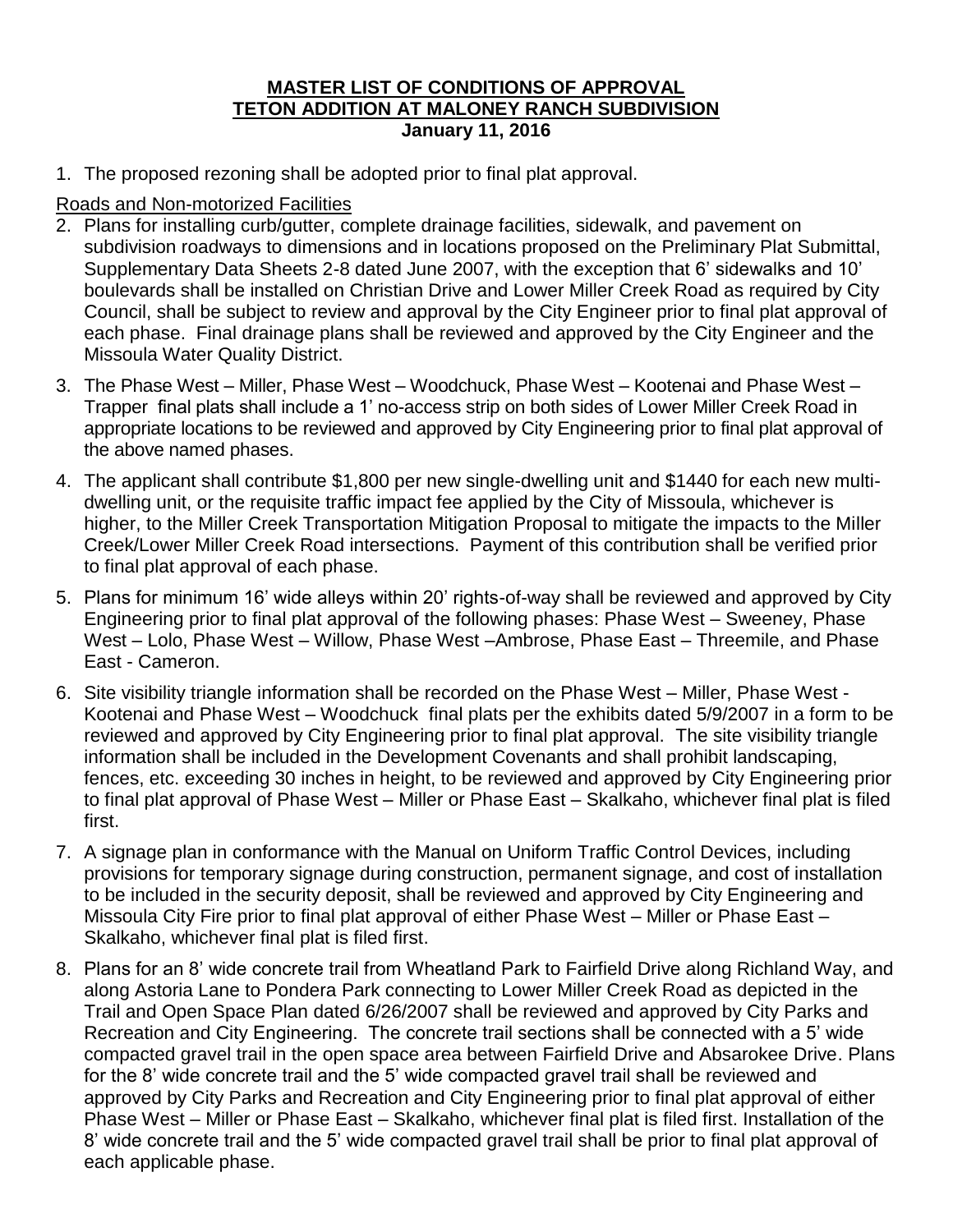- 9. Plans for gravel trails through subdivision open space areas in the locations depicted in the Trail and Open Space Plan dated 6/26/2007 shall be reviewed and approved by City Parks and Recreation and City Engineering prior to final plat approval of the appropriate phases.
- 10.Plans for striped bike lanes on Lower Miller Creek Road and Christian Drive shall be reviewed and approved by City Engineering prior to final plat approval of the following phases: Phase West – Miller, Phase West - Woodchuck, Phase West – Kootenai, Phase West – Trapper, Phase East – Divide, and Phase East - Skalkaho.
- 11.Plans for street-tree plantings shall be reviewed and approved by City Parks and Recreation prior to final plat approval of each phase.
- 12.The developer shall present evidence of petitioning for annexation of the entirety of Teton Addition of Maloney Ranch Subdivision into the Missoula Urban Transportation District prior to final plat approval of either Phase West – Miller or Phase East – Skalkaho, whichever final plat is filed first.
- Parks, Common Area and Natural Resources
- 13.Plans for finish grading, installation of 12" of topsoil, installation of commercial grade irrigation and application of suitable turf grass seed shall be subject to review and approval of City Parks and Recreation prior to Phase West – Blodgett final plat approval for Pondera Park and Phase East - Threemile final plat approval for Wheatland Park.
- 14.All open space areas depicted as "ORL" in Phase West Sweeney, Phase West Willow and Phase East – Sawtooth (Phase 8 on Sheet 1 of 8 dated June 2007) shall be dedicated as common area, and a plan for maintenance shall be reviewed and approved by City Parks and Recreation prior to final plat approval of Phase West – Sweeney, Phase West – Willow and Phase East - Sawtooth. These areas shall include Public Access Easements to be reviewed and approved by City Engineering and City Parks and Recreation prior to final plat approval each applicable phase.
- 15.The five public non-motorized connection easements shown on the Trail and Open Space Connections Plan dated 6/26/2007 shall be dedicated as common area to be reviewed and approved by City Parks and Recreation prior to final plat approval of Phase East Skalkaho, Phase East – Sawtooth, Phase West – Sweeney, and Phase West - Kootenai. Lots may be reconfigured to meet the common area requirement.
- 16.Plans for installation of a 5' wide concrete pathway with irrigated and planted grass strips on either side within linear 20' wide common areas connecting Chester Drive with Christian Drive in Phase East – Divide and Phase East - Sawtooth, Christian Drive with Chester Drive in Phase East – Skalkaho and Phase East - Reimel, Chester Drive with Garrison Drive in Phase East – Reimel and Phase East - Willoughby, and Chester Drive with Richland Way in Phase East – Sawtooth and Phase East - Threemile shall be reviewed and approved by City Parks and Recreation prior to final plat approval of each applicable phase. The linear common areas shall be depicted with Public Access Easements, and shall be as shown on Sheet 1 of 8 dated June 2007.
- 17.Lot D376 as depicted on Sheet 1 of 8 date 6/26/2007 shall be redesigned so that Wheatland Park is 100% surrounded by pedestrian facilities including boulevard trees between Lot D376 and Wheatland Park, to be reviewed and approved by City Parks and Recreation and City Engineering prior to Phase East - Threemile final plat approval.
- 18. Lots A1 through A17 shall indicate building envelopes for all structures on the final plat within 150 feet of the adjoining public road right-of-way. Lawns, accessory structures, fences, etc. are not permitted outside the building envelopes.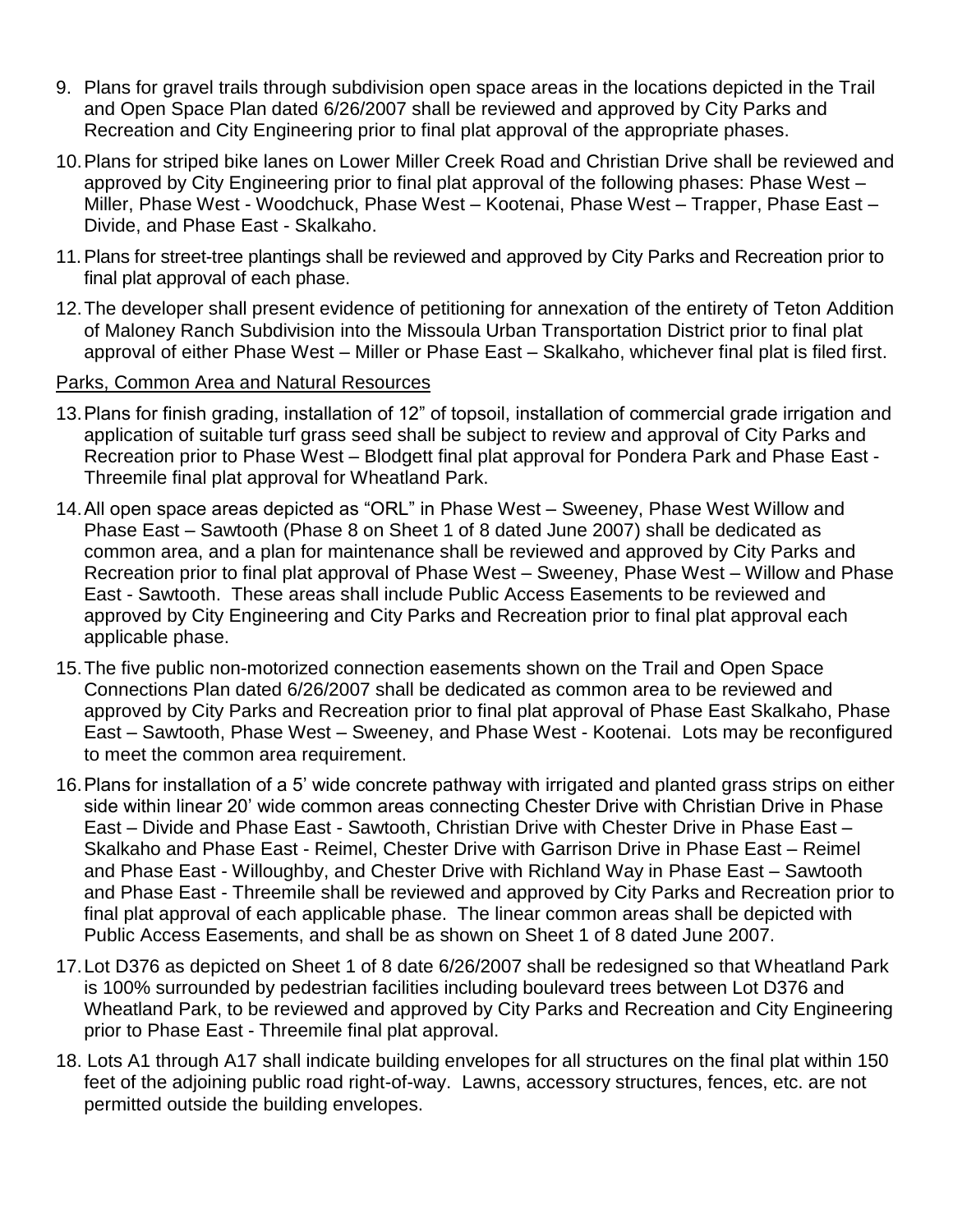# Fire

- 19.Final plans for fire suppression water flow and hydrant placement shall be reviewed and approved by City Engineering and City Fire Department prior to final plat approval of either Phase West – Miller or Phase East – Skalkaho, whichever final plat is filed first . Fire hydrants, subject to the review and approval of the City Engineer and City Fire Department, shall be installed prior to issuance of the first building permit.
- 20.General plans for visible address signs shall be reviewed and approved by the City Fire Department and included in the covenants prior to final plat approval of either Phase West – Miller or Phase East – Skalkaho, whichever final plat is filed first.
- 21.A revised Revegetation Plan for disturbed sites shall be submitted to and approved by the Missoula County Weed Board prior to final plat approval of either Phase West – Miller or Phase East – Skalkaho, whichever final plat is filed first.

# **Covenants**

22.The covenants for Teton Addition at Maloney Ranch shall be amended prior to final plat approval of either Phase West – Miller or Phase East – Skalkaho, whichever final plat is filed first, to include the following items, and these sections shall not be amended, modified, added to or deleted without consent of the governing body:

# a. Driveways

Dead-end driveways in excess of one hundred and fifty (150) feet in length shall have approved turnaround for fire apparatus. A turnaround shall be located within one hundred and fifty (150) feet of the building. A minimum unobstructed width of not less than twenty (20) feet and an unobstructed vertical clearance of 13'6" shall be provided for any driveway over one hundred and fifty (150) feet. The opening through a gate should be two feet wider than the road. Final design shall be approved through the City Fire Department.

# b.Radon

The EPA has designated the Missoula area as having a high radon gas potential (Zone 1). Therefore, the Missoula City-County Health Department recommends that all new residences incorporate radon-resistant construction features.

# c. Weeds

Amend the first sentence of Article 2.35 to require revegetation after the first appropriate opportunity after disturbance occurs.

# d. Amendments

Amend Article 3.4 of the covenants as follows: "No covenant or sections thereof relating to radon, weed control, address signage, driveway standards, site visibility triangles or amendments may be changed or deleted without prior written consent of the governing body."

- 23. Article 2.19 of the Protective Covenants shall be eliminated to allow use of passive and active solar in construction of homes prior to final plat approval of either Phase West – Miller or Phase East – Skalkaho, whichever final plat is filed first*.*
- 24. The portion of Article 2.27 of the covenants prohibiting compost piles shall be deleted prior to final plat approval of either Phase West – Miller or Phase East – Skalkaho, whichever final plat is filed first.
- 25. Christian Drive shall be completed and built from Lower Miller Creek Road to the eastern boundary of the subdivision prior to final plat approval of the fourth Phase East subdivision phase.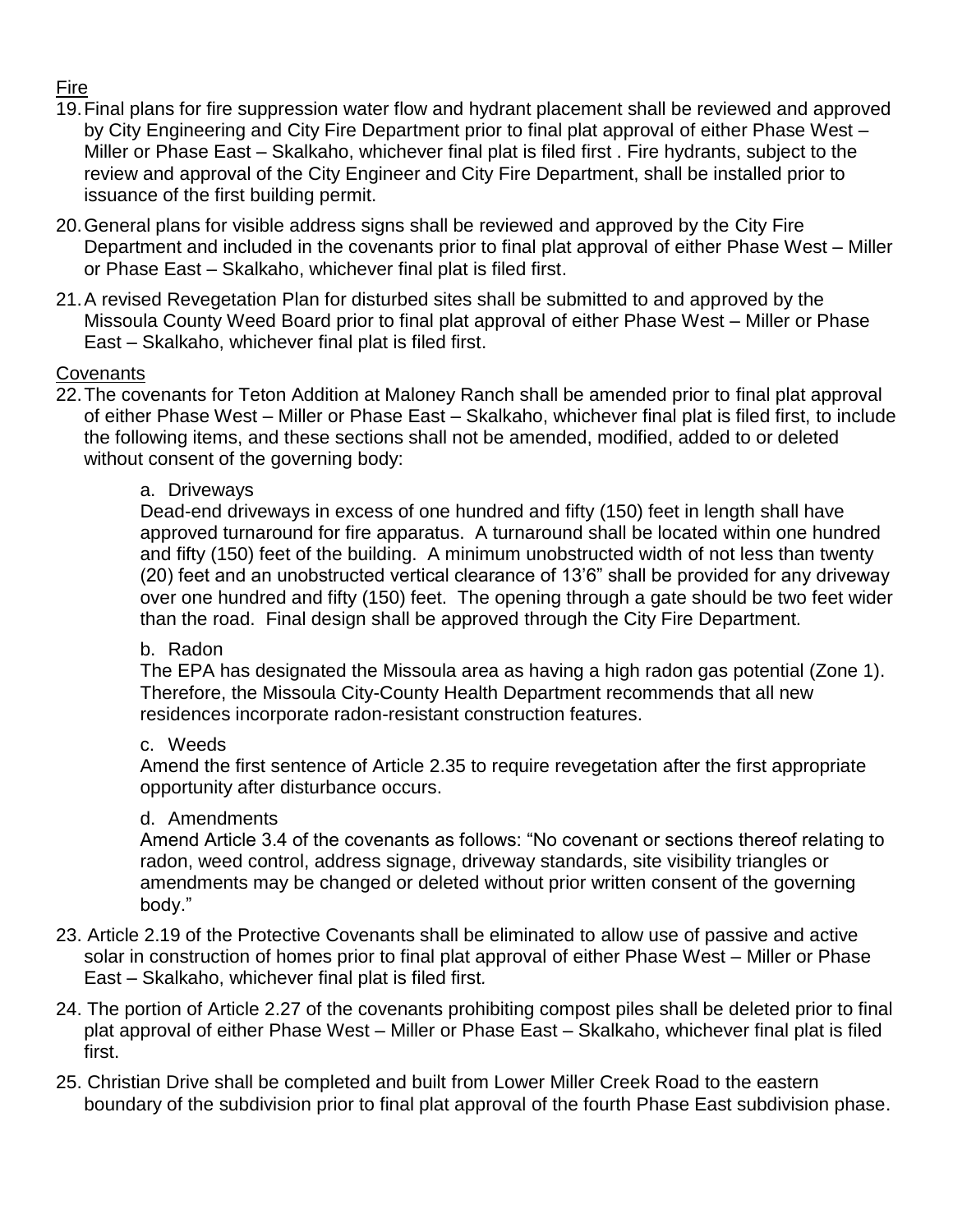- 26. The covenants shall be amended to include a Weed Management Plan (Plan) for all undeveloped and planned open space areas of the subdivision, to be reviewed and approved by the County Weed District prior to final plat approval of either Phase West – Miller or Phase East – Skalkaho, whichever final plat is filed first. The Plan shall include provisions making the developer responsible for its implementation, beginning at the filing of the first phase of Teton Addition at Maloney Ranch, until enough development has occurred to support the Homeowner's Association. The Plan shall include a mechanism allowing the Homeowner's Association to assume weed management duties from the developer, continuing after the final phase of the subdivision has been filed. The Plan and the covenant provisions related to weed management shall be reviewed and approved by the County Weed District, City Parks and Recreation and Development Services prior to final plat approval of either Phase West – Miller or Phase East – Skalkaho, whichever final plat is filed first.
- 27.The final plat shall include a 20' wide Conditional Public Non-Motorized Access Easement (NMAE) along the western boundary of Phase West – Miller, Phase West - Woodchuck, and Phase West – Kootenai, as indicated on Sheet 1 of 8 dated June 2007 in a location to be reviewed and approved by City Parks and Recreation prior to final plat approval of each applicable phase. This easement shall be activated in the event that the developer is not able to acquire an alternative acceptable trail easement between the Bitterroot River and the western boundary of Phase West – Miller, Phase West - Woodchuck, and Phase West – Kootenai, within one year of final plat approval of Phase West - Miller. The easement along the western boundary line of Phase West – Miller, Phase West - Woodchuck, and Phase West – Kootenai may be terminated if an acceptable trail easement is acquired by the developer within one year of Phase West - Miller final plat approval. Language referring to the terms and scope of the Conditional Public NMAE shall be included on the face of the applicable plats and in the covenants, to be reviewed and approved by Parks and Recreation prior to Phase West – Miller final plat approval. If the easement is activated, plans for a trail within the easement shall be reviewed and approved by City Engineering and Parks and Recreation subject to an improvements guarantee.
- 28.Pondera Park shall be expanded into an at least 5 acre public park. Subdivision lots deleted to meet the requirement may be recuperated in other areas of the subdivision, subject to zoning and the review and approval of City Parks and Recreation and Development Services prior to Phase West – Miller final plat approval.
- 29.Phases shall be filed starting with Phase West Miller on the west side and Phase East Skalkaho on the east side and shall continue with the filing of phases adjacent to the prior filed phases, such that infrastructure, such as roads, sidewalks and trails, is extended from a filed phase to an adjacent phase, subject to review and approval of Development Services prior to final plat approval of each phase. Phase West – Blodgett shall be the fifth Phase West final plat to be filed and Phase East – Threemile shall be the fifth Phase East final plat to be filed.